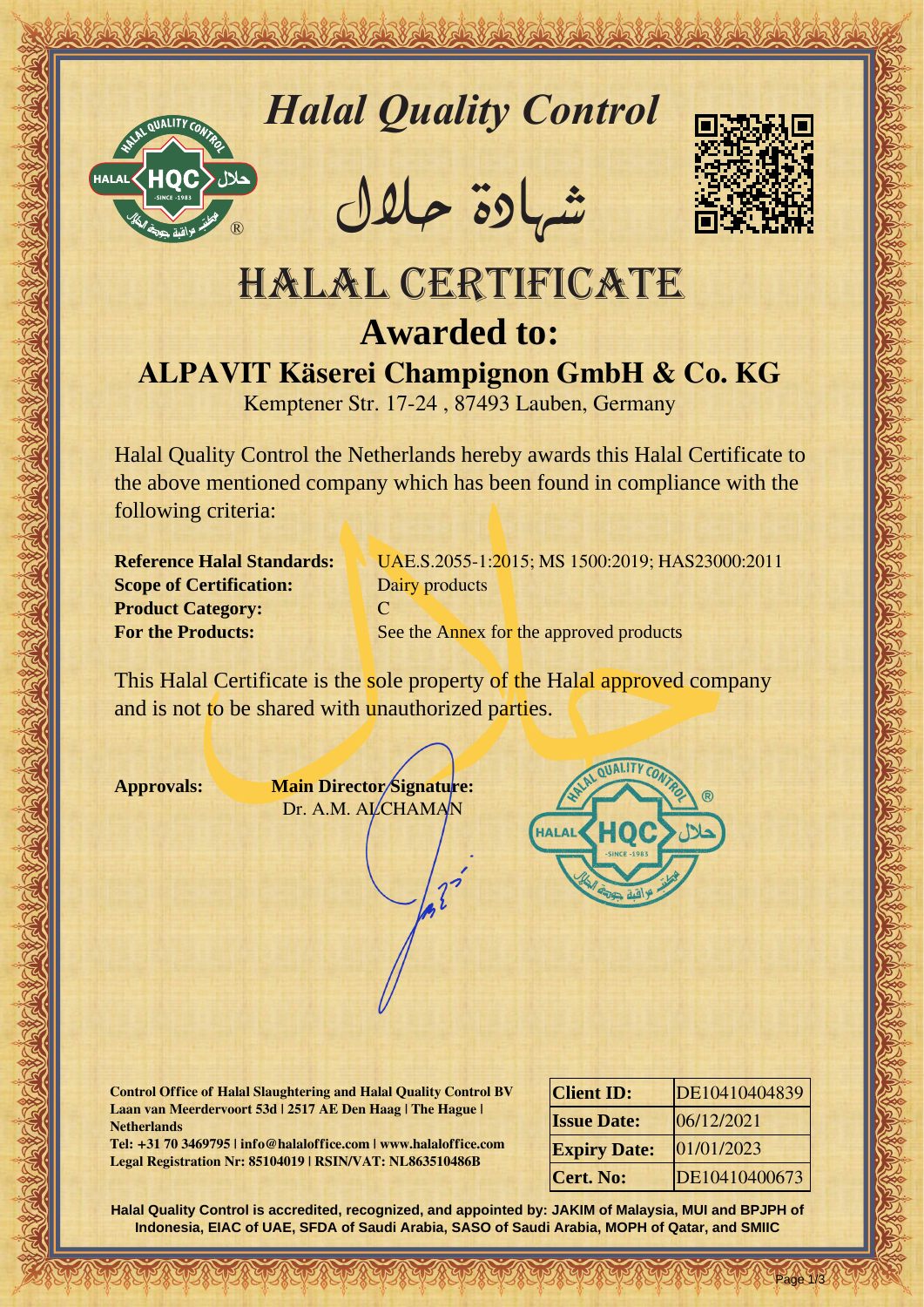





*In the Name of Allah, the Most Gracious, the Most Merciful*

## **Control Office of Halal Slaughtering Halal Quality Control**

مكتب مراقبة الذبم صسب الشريعة الإسلامية مكتب مراقبة جودة المال

## **Annex to Halal Certificate: DE10410400673**

Halal Quality Control confirms that the below mentioned items fully meet the Halal Requirements criteria of the Halal Standards to which it is applied for:

| Nr             | <b>Product name</b>                               |
|----------------|---------------------------------------------------|
| $\mathbf{1}$   | Demineralized whey powder (Demin 50)              |
| $\overline{2}$ | Demineralized whey powder (Demin 70)              |
| $\overline{3}$ | Demineralized whey powder (Demin 90)              |
| $\vert 4$      | Lactose edible grade                              |
| 5              | Lactose pharma grade                              |
| 6              | Lactose edible refined                            |
| $\overline{7}$ | Organic demineralized whey powder (Demin 90)      |
| $\,8\,$        | Organic lactose edible                            |
| $\vert$ 9      | Skimmed milk powder                               |
| $10\,$         | Whey powder 12                                    |
| 11             | Champiolact 26/16 (Delac 26)                      |
| 12             | Champiolact 30/8 (WPC 30)                         |
| 13             | Organic demineralized whey concentrate (Demin 90) |
| 14             | Lactose edible refined extra fine                 |
| 15             | Organic whey protein concentrate 80               |
| 16             | Organic instant whey protein concentrate 80       |
| 17             | Lactose edible extra fine                         |
| 18             | Lactose pharma extra fine                         |
| 19             | Champiolact 30/8 organic liquid                   |